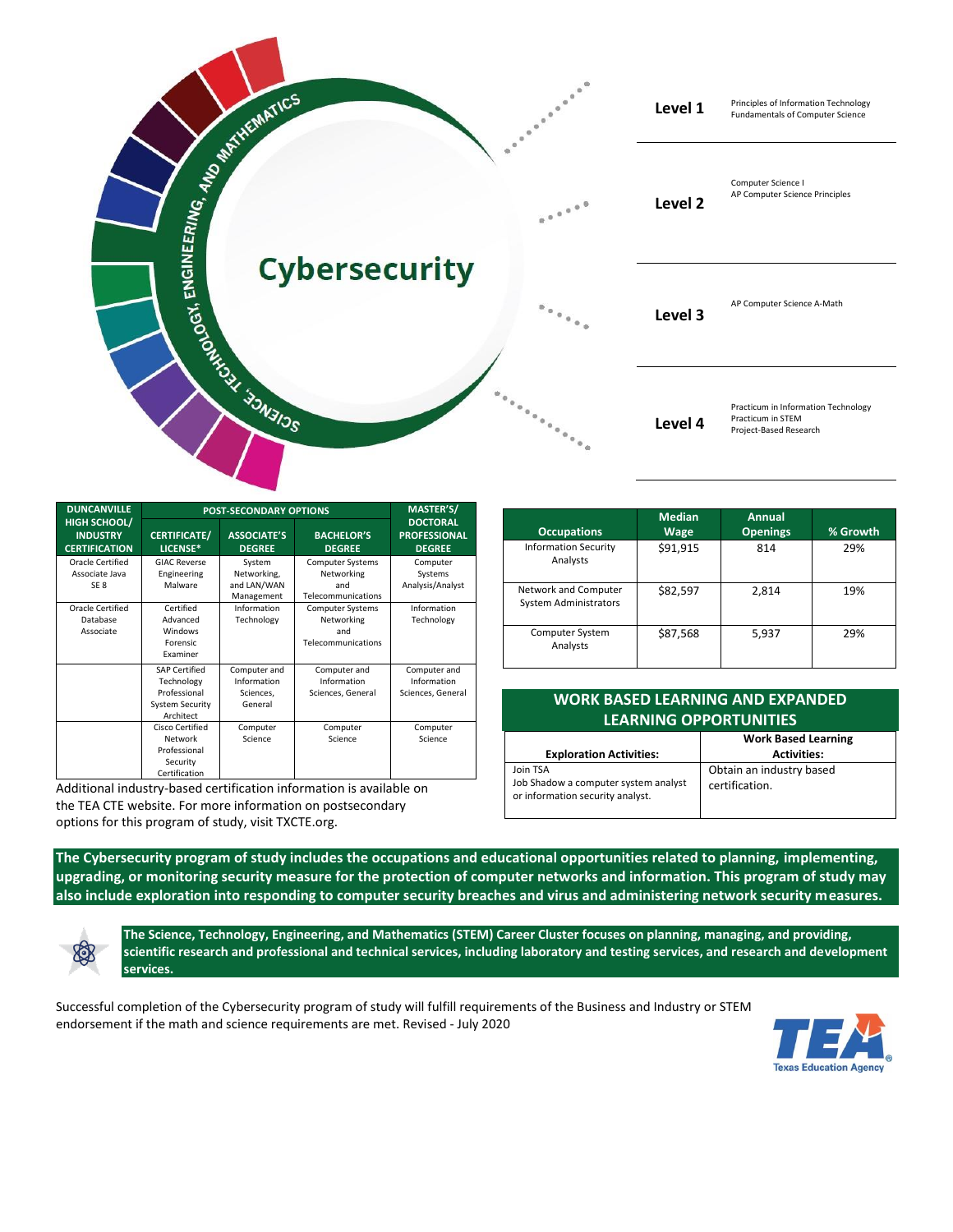## **COURSE INFORMATION**

| <b>COURSE</b><br><b>NAME</b>                                             | <b>SERVICE ID</b>                           | <b>PREREQUISITS (PREQ)</b><br><b>COREQUISITES (CREQ)</b> | Grade     |
|--------------------------------------------------------------------------|---------------------------------------------|----------------------------------------------------------|-----------|
| Principles of Information<br>Technology                                  | 13027200 (1 credit)                         | None                                                     | $9 - 10$  |
| <b>Fundamentals of Computer</b><br>Science                               | 03580140 (.5 to 1 credit)                   | None                                                     | $9 - 12$  |
| Foundations of Cybersecurity                                             | 03580850 (1 credit)                         | None                                                     | $9 - 12$  |
| Internetworking<br>Technologies I                                        | N1302803 (1 credit)                         | None                                                     | $10 - 12$ |
| Computer Science I                                                       | 03580200 (.5 to 1 credits)                  | PREQ: Algebra I                                          | $9 - 12$  |
| Computer Maintenance/Lab                                                 | 13027300 (1 credit)<br>13027310 (2 credits) | None                                                     | $10 - 12$ |
| <b>Engineering Applications of</b><br><b>Computer Science Principles</b> | N1303772 (1 credit)                         | None                                                     | $10-12$   |
| Networking/Lab                                                           | 13027400 (1 credit)<br>13027410 (2 credits) | None                                                     | $10 - 12$ |
| <b>Digital Forensics</b>                                                 | 03580360 (.5 to 1 credit)                   | None                                                     | $9 - 12$  |
| Internetworking<br><b>Technologies II</b>                                | N1302804 (1 credit)                         | PREQ: Internetworking<br>Technologies I                  | $11 - 12$ |
| AP Computer Science<br>Principles                                        | A3580300                                    | None                                                     | $9 - 12$  |
| <b>Discrete Mathematics for</b><br><b>Computer Science</b>               | 03580370 (.5-1 credit)                      | PREQ: Algebra II                                         | $11 - 12$ |
| IB Computer Science<br><b>Standards Level</b>                            | I3580320 (1 credit)                         | None                                                     | $9 - 12$  |
| AP Computer Science-<br><b>MATH</b>                                      | A3580110 (1 credit)                         | None                                                     | $9 - 12$  |
| AP Computer Science-LOTE                                                 | A3580120 (1 credit)                         | None                                                     | $9 - 12$  |